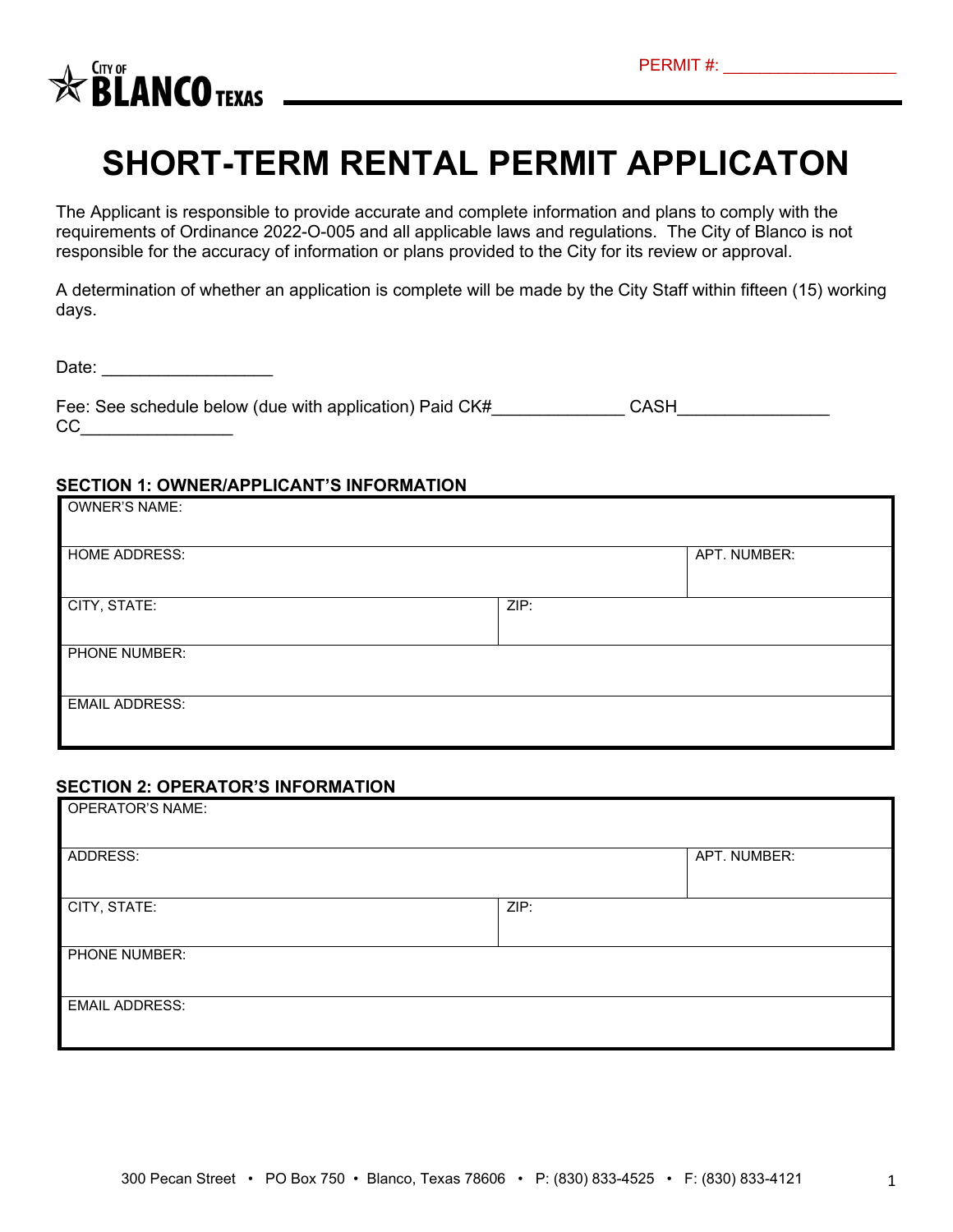## **SECTION 3: LOCAL CONTACT PERSON'S INFORMATION**

| LOCAL CONTACT PERSON'S NAME: |      |              |
|------------------------------|------|--------------|
| ADDRESS:                     |      | APT. NUMBER: |
| CITY, STATE:                 | ZIP: |              |
| 24-HOUR PHONE NUMBER:        |      |              |
| <b>EMAIL ADDRESS:</b>        |      |              |

## **SECTION 4: PROPERTY INFORMATION**

| NAME OF SHORT-TERM RENTAL:                                       |                            |                         |  |
|------------------------------------------------------------------|----------------------------|-------------------------|--|
| ADDRESS AND/OR LOCATION OF REQUEST                               |                            |                         |  |
| PROPERTY LEGAL DESCRIPTION (ATTACH SITE PLAN AND FLOOR PLAN):    |                            |                         |  |
| <b>EXISTING ZONING:</b>                                          | <b>NUMBER OF BEDROOMS:</b> | <b>OCCUPANCY LIMIT:</b> |  |
| GENERAL DESCRIPTION OF ANY FOOD SERVICE TO BE OFFERED TO GUESTS: |                            |                         |  |

\*\*I certify that I am the owner/or properly authorized representative of the property described in this petition and authorized to file this application.

| Signature of Owner/Applicant: | ⊃ate |  |
|-------------------------------|------|--|
|                               |      |  |

| <b>FOR CITY USE ONLY</b>                                                                                                                       | <b>FEES:</b>                                                                                                                                                                                                                                           |
|------------------------------------------------------------------------------------------------------------------------------------------------|--------------------------------------------------------------------------------------------------------------------------------------------------------------------------------------------------------------------------------------------------------|
| PERMIT#:<br>Update Short-Term Rental List/Map<br>$\Box$<br><b>Life Safety Inspection</b><br>$\Box$<br>$\Box$ Email Financial Dept. Information | Owner-Occupied Property: \$100 per permit application<br>City Resident: \$300 per permit; for first two permits,<br>Non-Resident: \$500 per permit; for first two permits<br>\$1,000 per permit for more than two permit applications<br>by same owner |